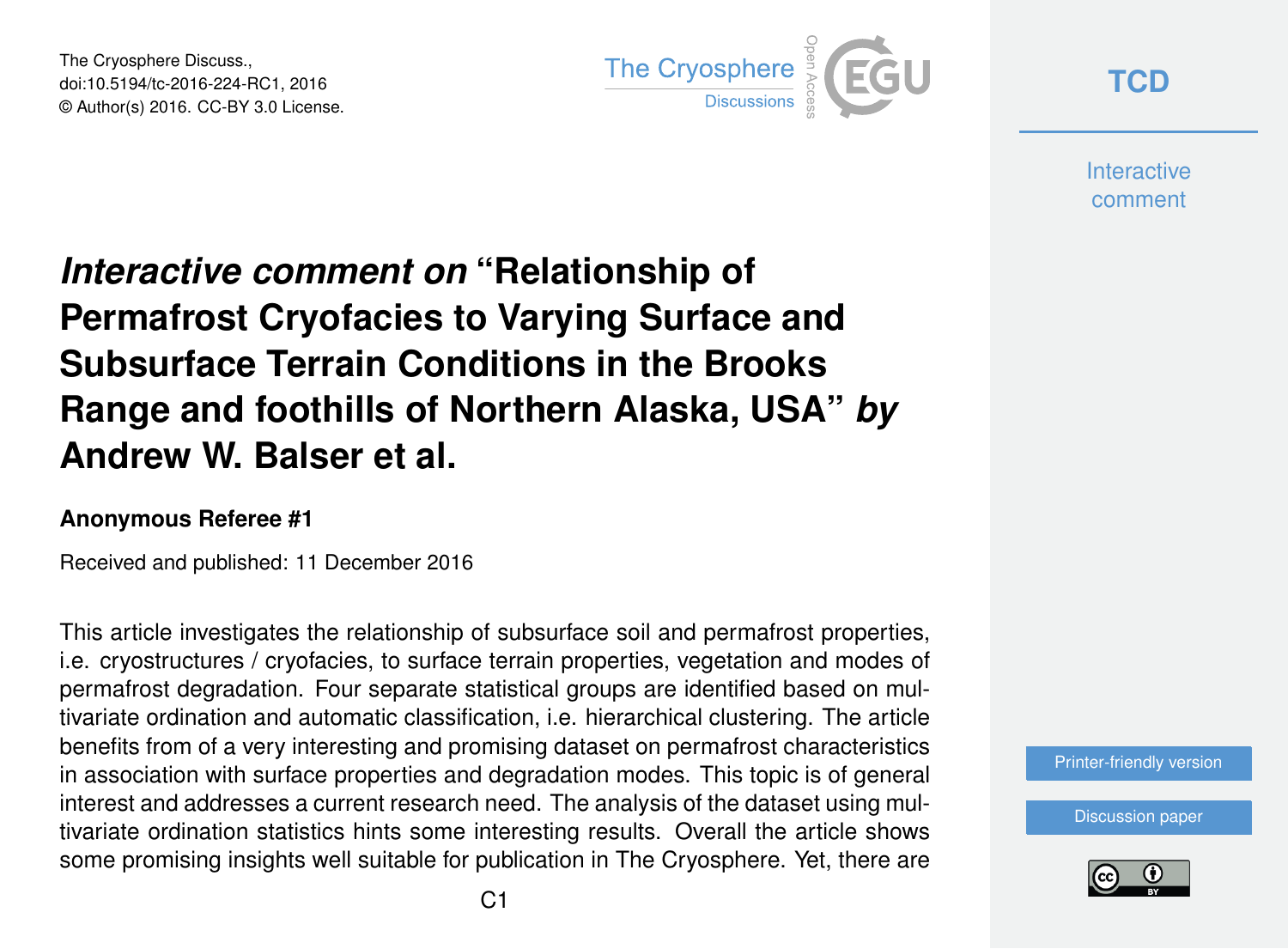several major issues that need to be addressed.

My first concern is the multivariate statistical analysis that should be reevaluated. I don't understand why the authors perform a data-reduction before using non-metric multidimensional scaling (NMS) and MFA. NMS should cover these redundancies and you describe that PC-ORD is running person correlation iteratively. Also, principal component analysis (PCA) on its own is a data reduction method. I am concerned that a lot of information is lost along the way. If you perform these steps, you should cite literature to support your workflow. Also, the MFA results show to some extent a so called horseshoe artifact. It seems to me that this analysis is overly complicated and the article lacks a second strong line of analysis to make sense of the collected data.

The discussion on state factors is not well developed in the analysis. Only two state factors are addressed (biota and parent material). Consider removing state factors or expand significantly on this to draw conclusions on this topic. What about climate, topography and time? The data is there. For instance, topography and climate are partly available from Table 3.

The language of the article is of very good quality, but the article suffers from several repetitions in the text that lead to unnecessary length in relation to the content. Existing sections could be shortened by 20%. The authors could be more concrete in their discussion and how their findings compare to studies by others. Consider this for the relationship of surface and subsurface properties, grouping/classification of permafrost terrain and potentially a discussion beyond the regional extent.

The theme of permafrost degradation is touched several times, but only loosely connected and integrated throughout the text. Table 5 is not referenced in the text. This could be a strong point of the article and I encourage to develop this further and I am looking forward to see the results.

Minor comments: L 77 Ground ice as a surficial property? L 76-81 This needs to be condensed and presented clearer. L 118 rephrase the third hypothesis L 134 I think **[TCD](http://www.the-cryosphere-discuss.net/)**

**Interactive** comment

[Printer-friendly version](http://www.the-cryosphere-discuss.net/tc-2016-224/tc-2016-224-RC1-print.pdf)

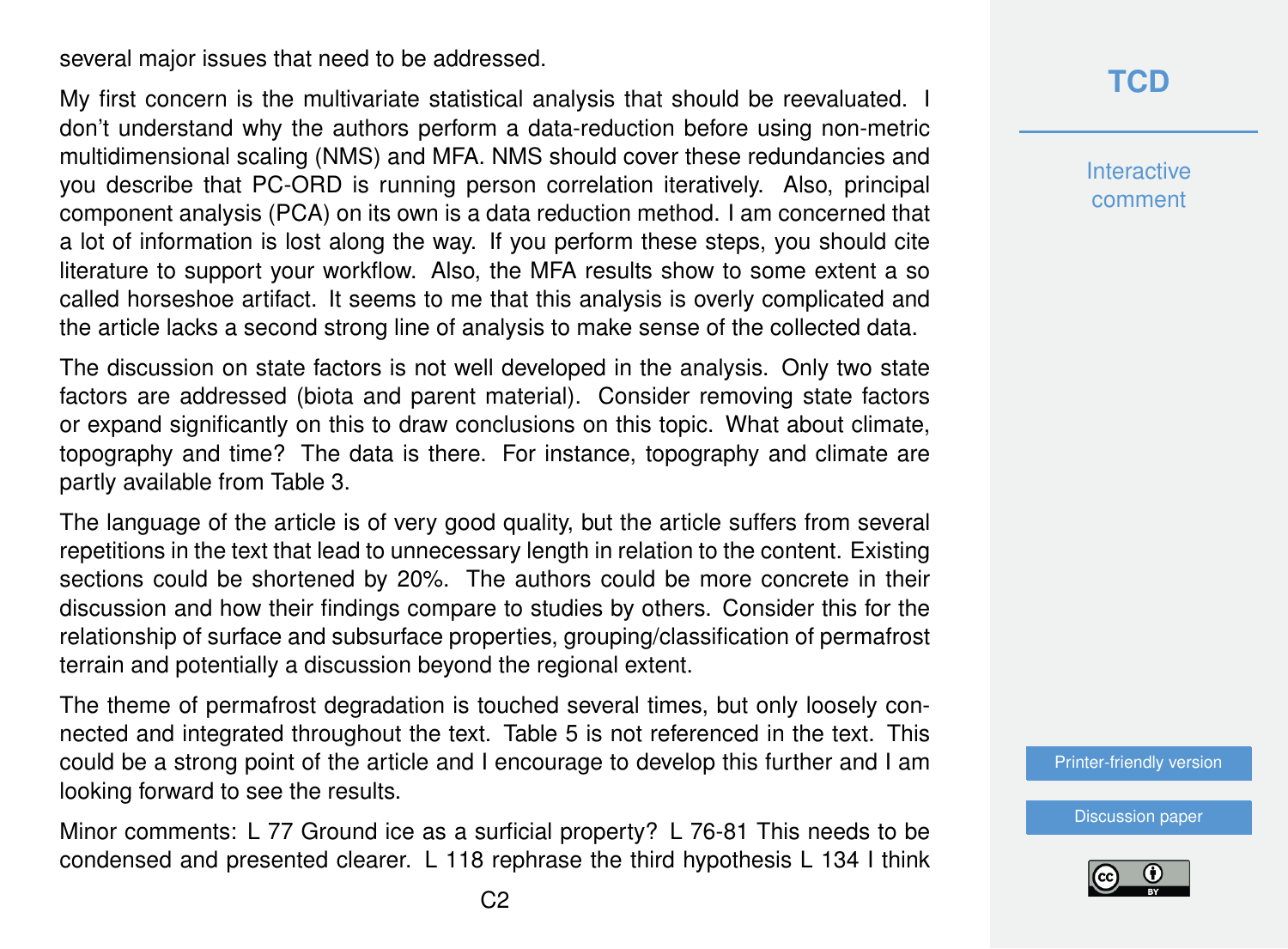it is more appropriate to cite Brown 1997 instead of Jorgenson et al. 2008b. L 170 Why no areas without active permafrost degradation? This way you cannot distinguish between stable and unstable areas and the factors governing them. Something to consider for the future. L 195 Archaic soils? I presume you mean paleosols (the term used in soil taxonomy). L 209ff You have to cite where you found this workflow and find literature that justifies its use as a preliminary step for NMS and MFA. L 226 I am not sure if you can cite personal communications as a separate reference. L 226 What distance matrix/metric have you used? Euclidean? Please motivate your choice. L 253 Shouldn't it be 'emphasized' instead of 'de-emphasized'? Rephrase. L 243 and 245 repetition of 'other ordination techniques' L 260ff this paragraph can be condensed. L 300 Please use short headings for these groups to make them better understandable. e.g. Group E1 – typically late-Pleistocene moraine deposits L415 Could the removal be avoided by data-transformation? L423 Please add a paragraph on the suitability of your methods to investigate this specific problem and potential sources of error and misinterpretation, such as the horseshoe artifact in Fig. 5. Also, what groupings/classes have other researchers found or suggested for permafrost environments and how can you relate these to your results? L 469 What correlations do you mean exactly and what correlations have others found? This should be expanded and more reference to existing literature from other study areas would be helpful to draw general conclusions. L 480-493 Please be more specific in your comparison to other studies. What correlations have others found? How does this compare to yours and what are the underlaying mechanisms? Are there any concrete examples?

Fig. 6: What do these abbreviations mean? Please spell them out. These graphs are not color-blind friendly. Please use different symbols for each of the groups.

Fig. 7: What does Inertia mean?

Fig. 9: B should always show the landscape, not only the surface.

Table 5 and Table 6 are not referenced in the text.

## **[TCD](http://www.the-cryosphere-discuss.net/)**

**Interactive** comment

[Printer-friendly version](http://www.the-cryosphere-discuss.net/tc-2016-224/tc-2016-224-RC1-print.pdf)